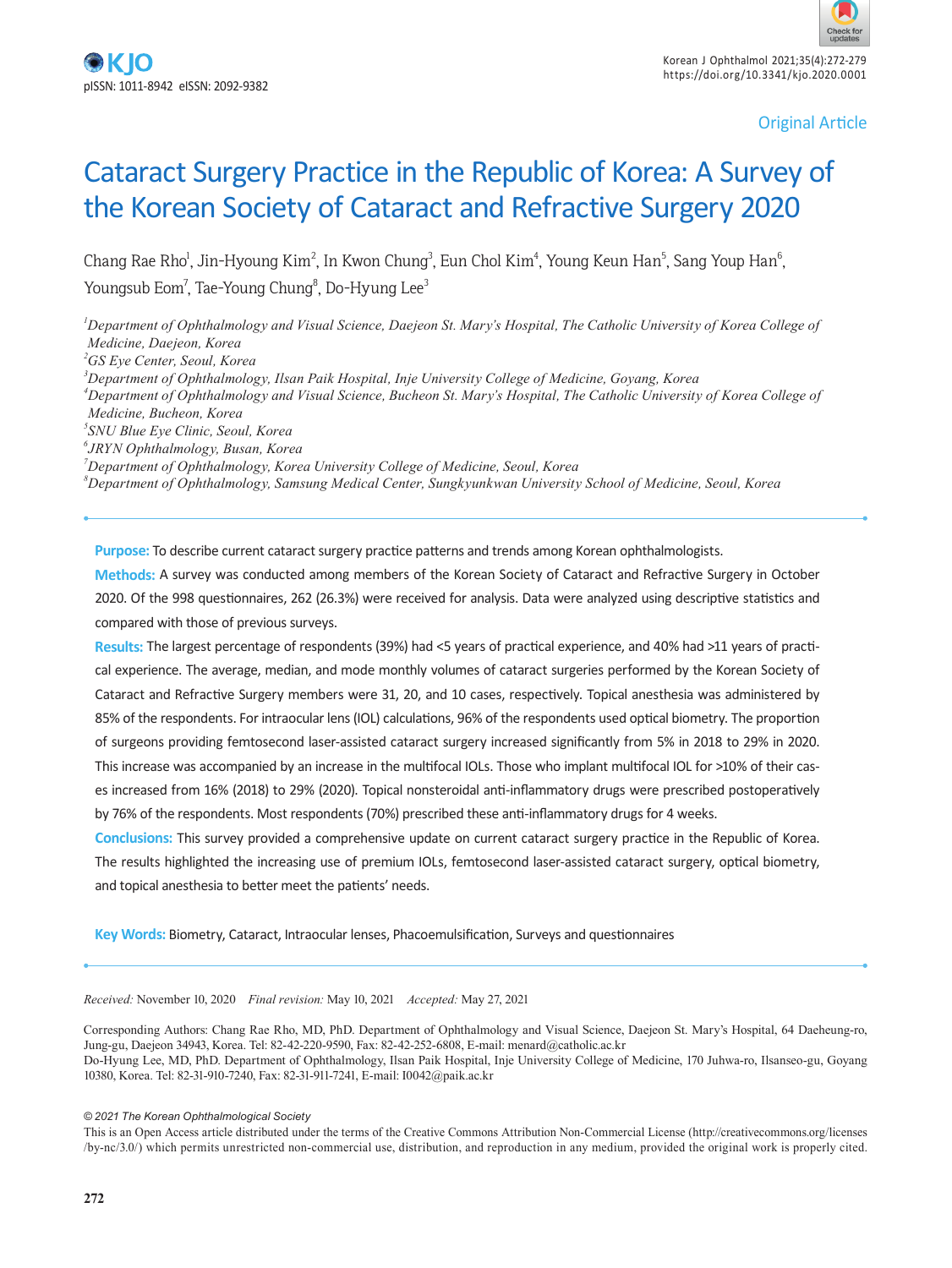Age-related cataracts are the major cause of visual impairment, and cataract extraction is the most frequently performed eye surgery [1]. Surgical techniques, intraocular lenses (IOLs), and phacoemulsification machines have evolved, with improvements in both outcomes and safety [2]. It is important to understand the current patterns of cataract surgery to reveal and reflect the rapidly changing nature of cataract surgery.

Several surveys have been published to describe the ongoing practices and trends of cataract surgery in the USA, New Zealand, Japan, and Canada [3-6]. Current practices and trends of cataract surgery in Korea have been surveyed by the Korean Society of Cataract and Refractive Surgery (KSCRS) since 1995. The latest results are based on a 2018 survey that includes cataract surgical techniques, IOL preferences, and other issues [7-10]. These practices are guided by efficiency, cost, and improved patient-centered care [11,12].

In this study, we analyzed the results of the 2020 KSCRS member survey that asked the type of cataract surgery, type of implanted IOL, surgical procedure, postoperative care, and frequency of complications to provide a comprehensive description of current cataract surgery practice in the Republic of Korea.

## **Materials and Methods**

In October 2020, 51 multiple-choice or open-ended questionnaires were sent via e-mail to 998 KSCRS members. The questionnaire used in this study was based on a previous KSCRS survey, with some modifications to identify the latest and changing surgical trends, such as newly developed types of multifocal IOLs and biometry instruments or femtosecond laser-assisted cataract surgery (FLACS) [7,9]. The questionnaire was organized into four major categories: surgeon demographics, cataract surgery-general, cataract surgery-skill, and related complications. The return questionnaires were not marked or labeled to maintain the confidentiality of the respondent, and no financial reward was offered. This study was approved by the institutional review board of Daejeon St. Mary's Hospital (DC20QCDE0088) and conducted in accordance with the tenets of the Declaration of Helsinki. Informed consent was waived because the study was conducted retrospectively and the analysis used anonymous survey data. SPSS ver. 17.0 (SPSS Inc., Chicago, IL, USA) was used for statistical analysis.

## **Results**

#### Surgeon demographics

The response rate was 26.3%. Of the respondents, 84% were males and 16% were females. Survey respondents had cataract surgery experience ranging from  $\leq$  years (39%) to  $>20$  years (13%). The largest percentage of respondents (39%) had  $\leq$  years of practical experience, and 40% had >11 years of practical experience. Half of the re-

**Table 1.** Demographics of ophthalmologists who participated in the cataract surgery survey

| $\ldots$ . The continues being $\ldots$ , bein $\ldots$ , |                       |  |  |  |
|-----------------------------------------------------------|-----------------------|--|--|--|
| Characteristics                                           | Value                 |  |  |  |
| Age (yr)                                                  |                       |  |  |  |
| $30 - 39$                                                 | 115 (43.9)            |  |  |  |
| $40 - 49$                                                 | 95 (36.3)             |  |  |  |
| $50 - 59$                                                 | 42(16.0)              |  |  |  |
| $60 - 69$                                                 | 10(3.8)               |  |  |  |
| Workplace                                                 |                       |  |  |  |
| Private clinic                                            | 133 (50.8)            |  |  |  |
| Public health clinic or military<br>hospital              | 1(0.4)                |  |  |  |
| National hospital                                         | 4(1.5)                |  |  |  |
| Eye hospital                                              | 39 (14.9)             |  |  |  |
| General hospital                                          | 17(6.2)               |  |  |  |
| University hospital                                       | 68 (26.0)             |  |  |  |
| <b>Sex</b>                                                |                       |  |  |  |
| Male: female                                              | 221 (84.4): 41 (15.6) |  |  |  |
| Career of surgical practice (yr)                          |                       |  |  |  |
| $\leq 5$                                                  | 102 (38.9)            |  |  |  |
| $6 - 10$                                                  | 56 (21.4)             |  |  |  |
| $11 - 20$                                                 | 69(26.3)              |  |  |  |
| >20                                                       | 35 (13.4)             |  |  |  |
| No. of teammate doctors                                   |                       |  |  |  |
| 1                                                         | 46 (17.6)             |  |  |  |
| $2 - 4$                                                   | 98 (37.4)             |  |  |  |
| $5 - 9$                                                   | 59 (22.5)             |  |  |  |
| $\geq10$                                                  | 59 (22.5)             |  |  |  |

Values are presented as number (%).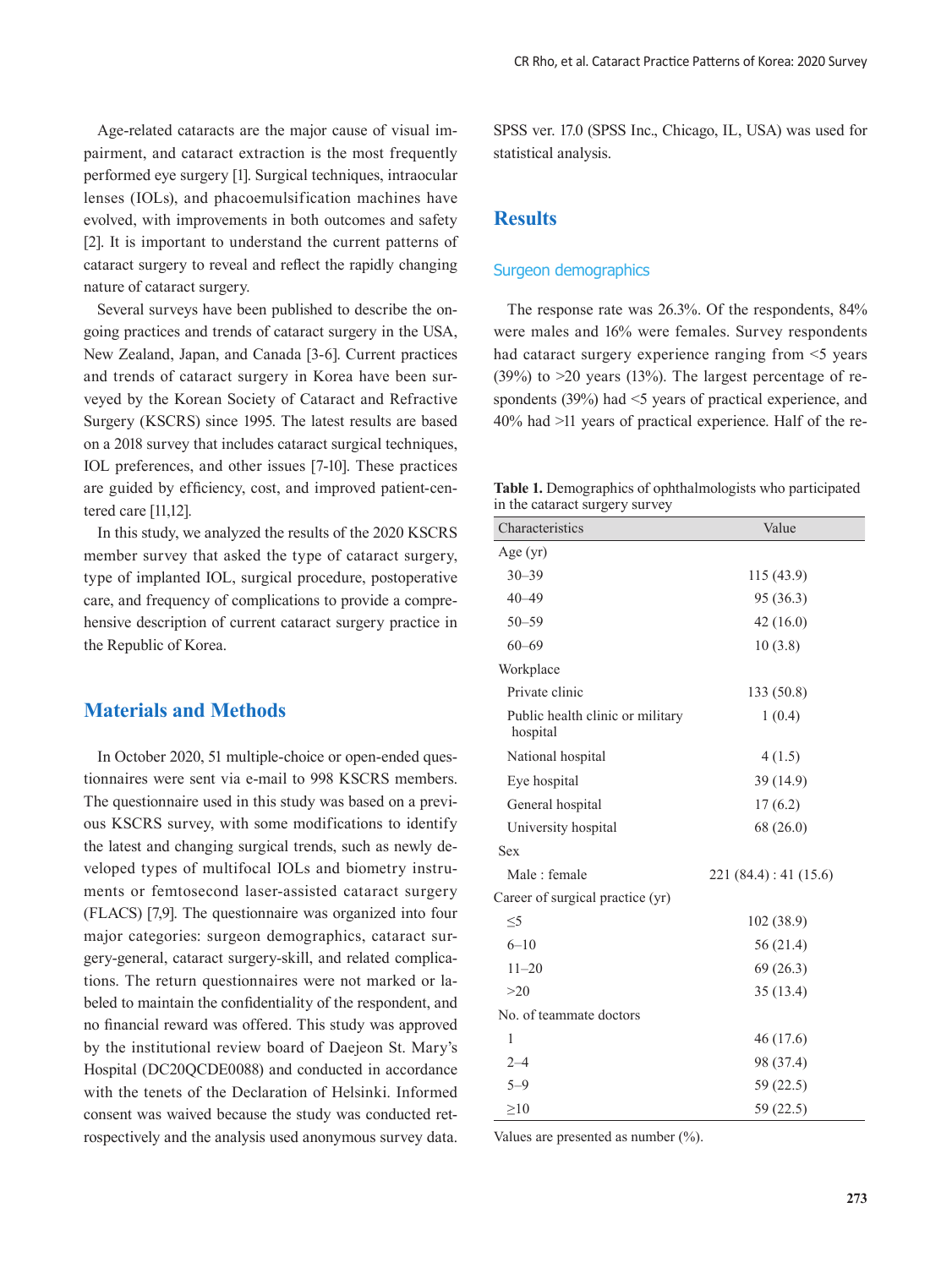

**Fig. 1.** The longitudinal trend of preferred anesthesia techniques used in cataract surgery.

spondents worked for private clinics (51%), followed by university hospitals (26%), and eye hospitals (15%). The respondents' demographics are presented in Table 1.

#### Cataract surgery-general

The average, median, and mode monthly volumes of cataract surgeries performed by the KSCRS members were 31, 20, and 10 cases, respectively. Respondents were asked about the volume of post-refractive cataract surgery. The largest proportion of respondents (67%) performed 1 to 5 post-refractive surgeries per month, 8% performed 6 to 10 surgeries, 4% performed >10 surgeries, and 20% did not perform post-refractive surgery. When asked about performing FLACS, 29% responded that they were using a femtosecond laser. Forty percent of the respondents indicated they were competent in extracapsular cataract extraction. Surgeons were assisted by nursing assistants (32%), nurses (31%), or residents (25%). Surgical instruments were managed and sterilized by nurses (66%) and nursing assistants (33%). The survey asked when they learned about cataract surgery. Resident period was indicated by 43% and board member period by 39%. However, those who had practiced cataract surgery for <5 years responded with the board member period rather than the resident period. When asked about mentoring in cataract surgery, 62% chose their professor, and 25% chose their colleagues.



**Fig. 2.** The longitudinal trend of the preferred incision location in cataract surgery.

#### Biometry for axial length measurements

For IOL calculations, 96% of the respondents used optical biometry. About 73% of the respondents used IOLMaster (Carl Zeiss Meditec, Jena, Germany), 51% used ultrasound A-scan biometry, 18% used AL-scan (Nidek, Gamagori, Japan), and 11% used Lenstar (Haag-Streit, Koeniz, Switzerland). Moreover, 51% used more than one instrument. The most common combination was ultrasound A-scan biometry and IOLMaster (34%).

### Anesthesia

Topical anesthesia was used by 85% of the respondents (80% in 2018). Subtenon anesthesia was used by 9% of the respondents (14% in 2018), and retrobulbar block was used by 5% (5% in 2018) (Fig. 1) [7].

#### Cataract surgery-technique

Temporal clear corneal incisions were used by 59% of the respondents, followed by temporal limbal incision (15%). The temporal site was the preferred incision meridian (74%), and steep-axis incision decreased (Fig. 2). A cataract incision size of 2.8 mm was used by 66% of the respondents (64% in 2018), and a size of 2.2 mm was used by 30% (31% in 2018) [7]. When asked about ophthalmic viscoelastic devices, 1% sodium hyaluronate was used by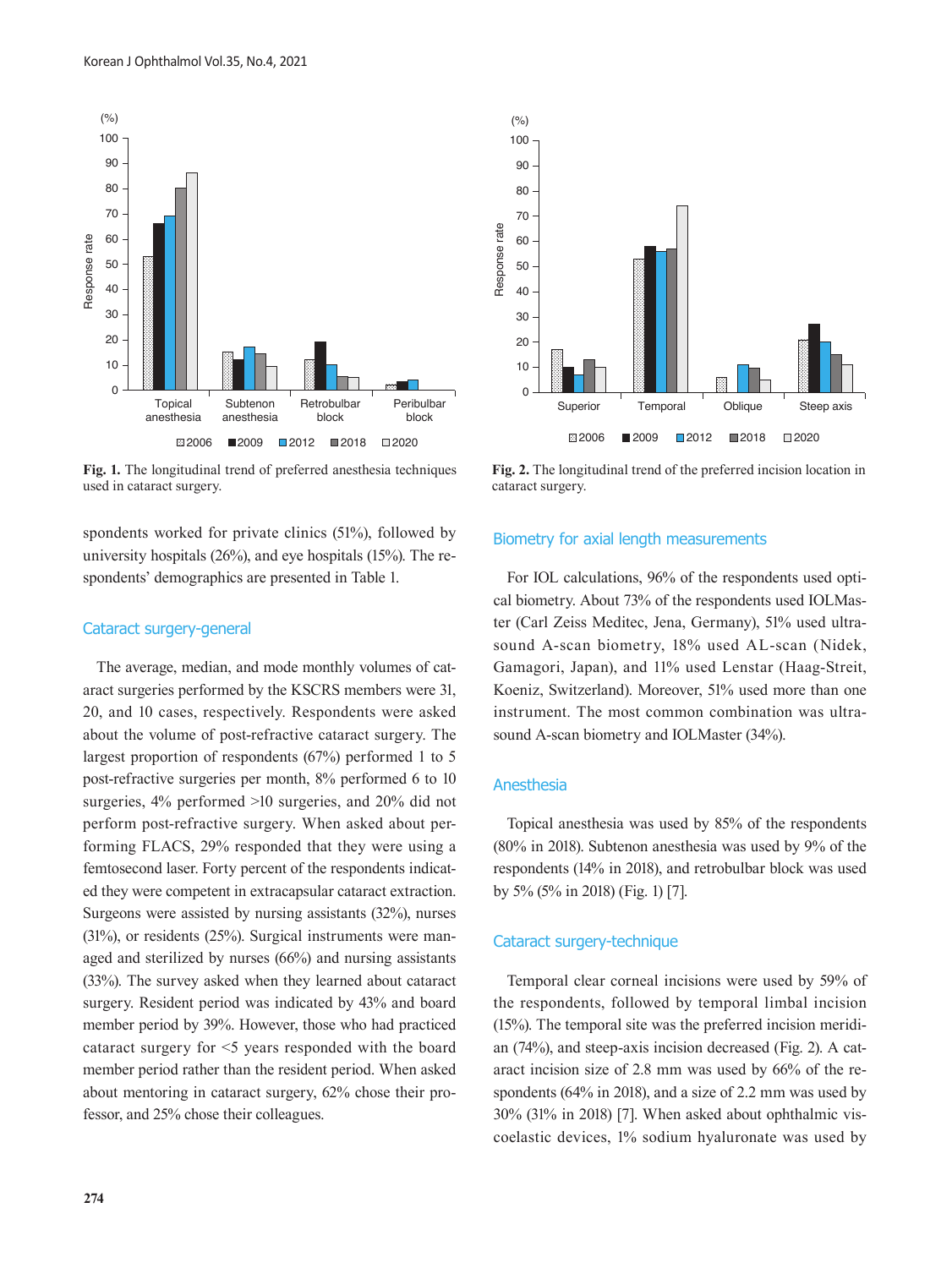

**Fig. 3.** The longitudinal trend of the preferred intraocular lens material.

68% of the respondents, 1.4% sodium hyaluronate was used by 19%, 2.3% sodium hyaluronate was used by 5%, and a dispersive agent was used by 5%. Of the respondents, 45% used forceps with a cystotome needle for continuous curvilinear capsulorhexis, 17% used a cystotome needle only, and 3% used a femtosecond laser. Capsular polishing was performed by 92% of the respondents during surgery. While 48% of the respondents polished both anterior and posterior capsules, 6% and 31% of the respondents polished only the anterior or posterior capsule, respectively.

#### IOL use

Since 2001, an acrylic IOL has been the preferred optic material (Fig. 3) [8]. In 2020, 98% of the respondents preferred acrylic and 2% preferred silicone. None of the respondents chose poly (methyl methacrylate). When asked for the toric IOL, 20% of the respondents did not use a toric IOL, and 25% of the respondents used a toric IOL on >10% of their total cataract cases (Fig. 4A). Toric IOLs were implanted more widely in eye hospitals than in private clinics and university hospitals (Fig. 4B). The toric IOL selection mode values were 1 diopter or higher corneal astigmatism in eye hospitals and 1.5 diopters or higher corneal astigmatism in private hospitals and university hospitals (Fig. 4C). The survey asked about the surgical



**Fig. 4.** Survey results of toric intraocular lens. (A) Response of toric intraocular lens implantation ratio to total number of cataract surgery. (B) Subgroup analysis of toric intraocular lens implantation rates by workplace. (C) Subgroup analysis of corneal astigmatism for toric intraocular lens implantation by workplace.  $D =$  diopter.

practice patterns regarding use of multifocal IOLs. In 2018, 16% of the respondents implanted multifocal IOL in >10% of their cases. According to a 2020 survey, 29% of the respondents used multifocal IOLs in >10% of their cases (Fig. 5A). Again, multifocal IOLs were more widely used in eye hospitals than in private clinics and university hospitals (Fig. 5B). Further, 64% of the respondents implanted multifocal IOLs in patients who had undergone corneal refrac-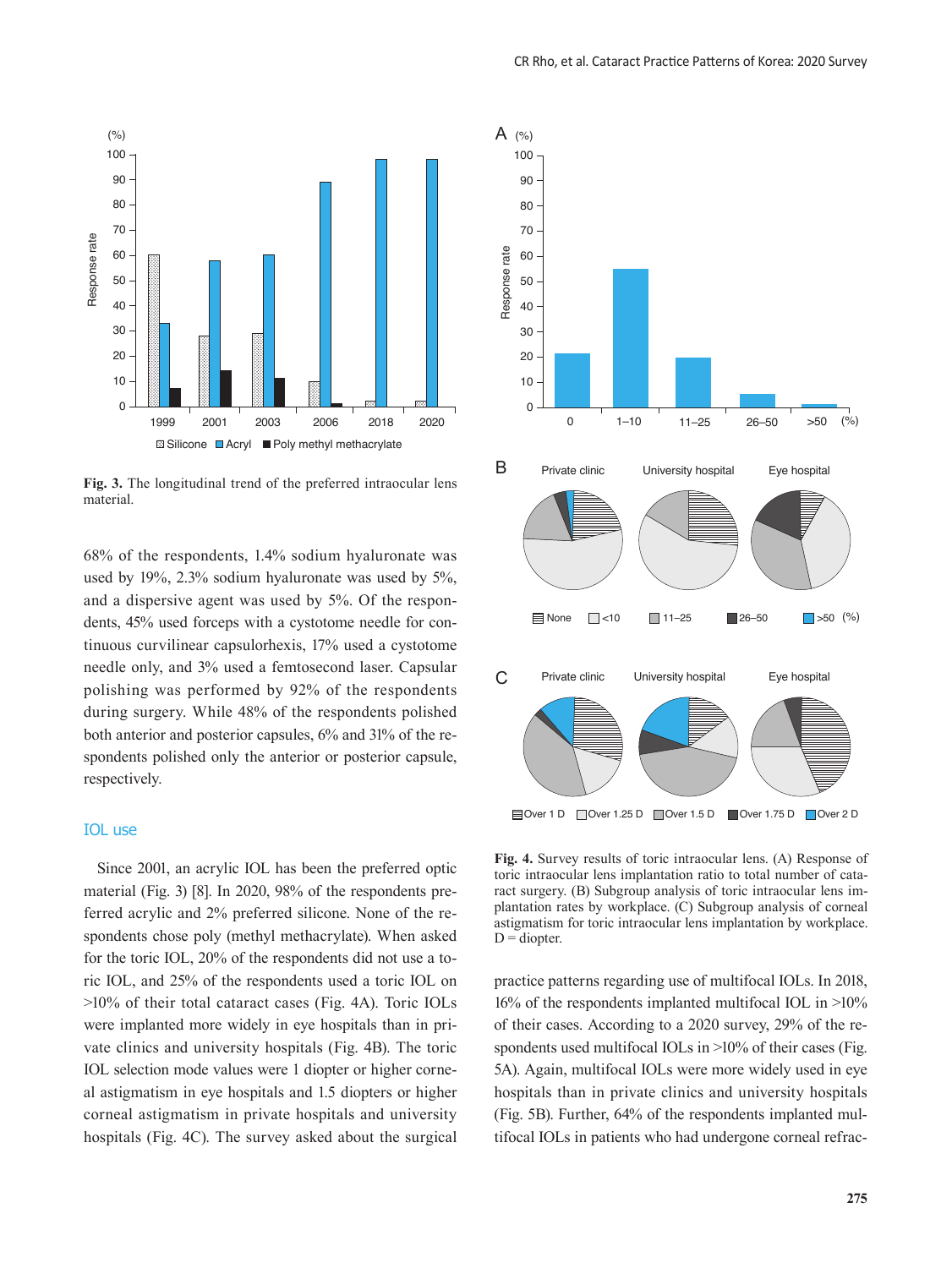

**Fig. 5.** Survey results of multifocal intraocular lens. (A) Response of multifocal intraocular lens implantation ratio to total number of cataract surgery. (B) Subgroup analysis of multifocal intraocular lens implantation rates by workplace.

tive surgery. When asked for the mix and match method of multifocal IOL, 54% did not adopt this method, and 27% adopted it in <10% of their patients. Monovision in multifocal IOL patients was addressed in the survey, and respondents answered that they do not perform monovision (68%). The types of preferred toric and multifocal IOLs are shown in Table 2 and 3, respectively.

#### Postoperative management

Thirty-six percent of the respondents did not prescribe oral antibiotics postoperatively, and 44% prescribed oral antibiotics postoperatively for <3 days. Topical nonsteroidal anti-inflammatory drugs (NSAIDs) were prescribed together with topical steroids by 60% of the respondents, and 18% did not prescribe topical NSAIDs. When asked about postoperative eye drops, 70% of the respondents

**Table 2.** Preferred toric intraocular lens (respondents' number: 186)

| Intraocular lens manufacturer | Value     |
|-------------------------------|-----------|
| Alcon                         | 102(54.8) |
| J&J                           | 66 (35.5) |
| Ophtec                        | 20(10.8)  |
| <b>Zeiss</b>                  | 15(8.1)   |
| B&L                           | 7(3.8)    |
| PhysIOL                       | 5(2.7)    |
| Others                        | 8(4.3)    |

Values are presented as number (%).

|                 |  |  | <b>Table 3.</b> Preferred multifocal intraocular lens (respondents' |
|-----------------|--|--|---------------------------------------------------------------------|
| number: $201$ ) |  |  |                                                                     |

| Name of intraocular lens | Value     |
|--------------------------|-----------|
| AcrySof PanOptix         | 125(62.2) |
| AT LISA tri              | 45(22.4)  |
| Tecnis Symfony           | 40(19.9)  |
| Tecnis Multifocal        | 30(14.9)  |
| FineVision POD F         | 19(9.5)   |
| Lentis Mplus             | 16(8.0)   |
| Tecnis Eyhance           | 10(5.0)   |
| AT LARA                  | 6(3.0)    |
| Precizon Presbyopic      | 5(2.5)    |
| Others                   | 14(7.0)   |

Values are presented as number (%).

prescribed topical antibiotics and steroids for 1 month, and 15% of the respondents continued to prescribe topical antibiotics and steroids for more than 1 month. Similarly, 58% of the respondents prescribed topical antibiotics and NSAIDs for 1 month postoperatively. Eighteen percent of the respondents completed follow-up visits at 1 month postoperatively, 35% completed visits at 3 months (30% in 2018), 18% completed visits at 6 months, and 25% continued to visit every year. Most respondents (78%) prescribed reading glasses 1 month postoperatively.

#### **Complications**

Ninety-nine percent of the respondents (94% in 2018) observed posterior capsular rupture during surgery in <5% of cases and  $69\%$  in  $\leq 1\%$  of cases [7]. More than half (53%) of the respondents did not observe patients with postopera-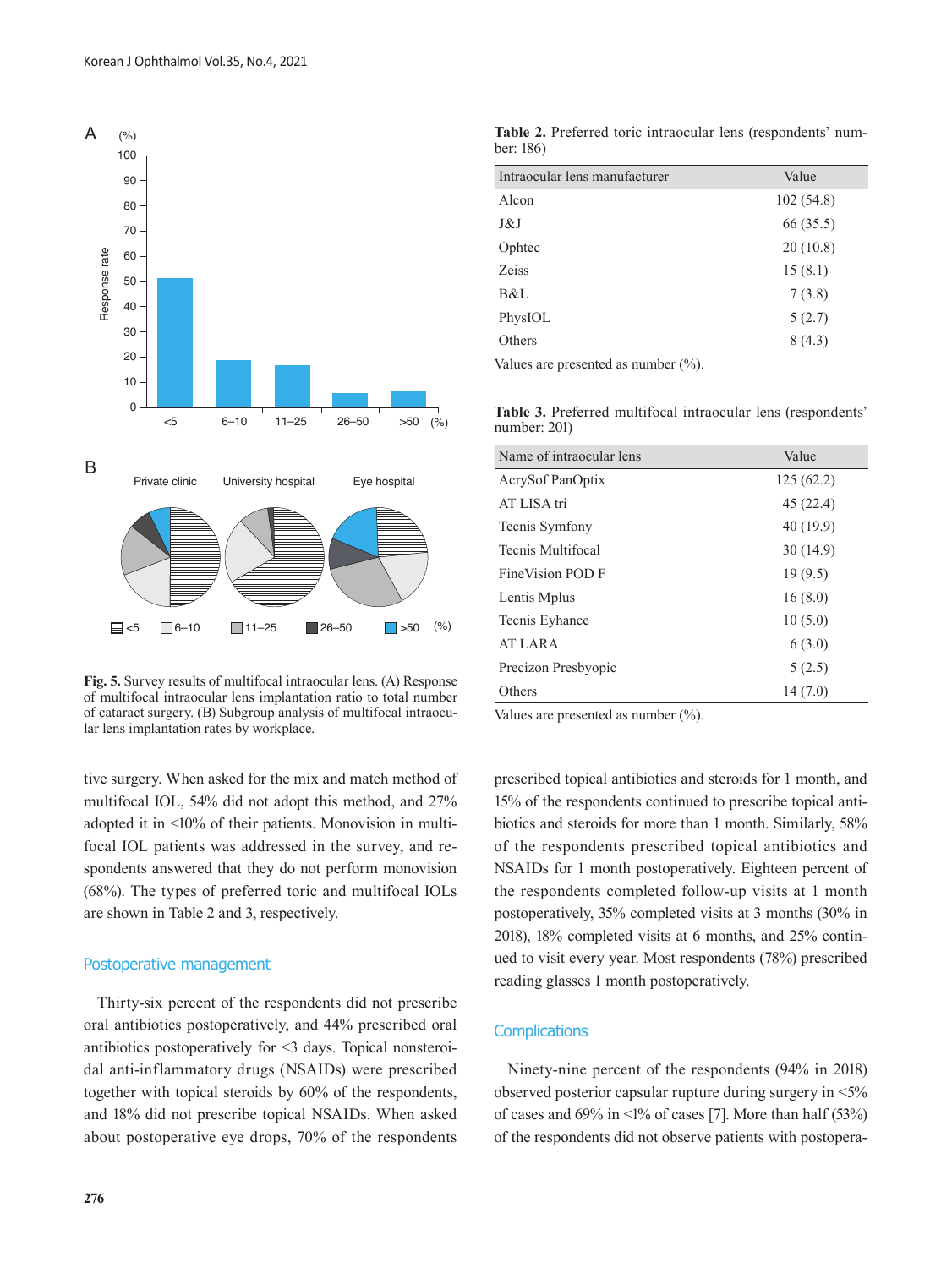

**Fig. 6.** The complication rate of unplanned aphakia, intraocular lens (IOL) sulcus fixation, dysphotopsia, retinal detachment, clinically significant pseudophakic cystoid macular edema (CME), intraocular pressure (IOP) spikes requiring medication, and toxic anterior segment syndrome (TASS) with severe endothelial cell damage.

tive endophthalmitis, 18% observed postoperative endophthalmitis once, and 26% observed postoperative endophthalmitis in one to five cases. More than half (58%) of the respondents reported severe postoperative uveitis.

The occurrences of other complications such as toxic anterior segment syndrome with severe endothelial cell damage, intraocular pressure spikes requiring medication, clinically significant pseudophakic cystoid macular edema, retinal detachment, dysphotopsia, IOL sulcus fixation, and unplanned aphakia are shown in Fig. 6. Overall, these results were comparable with those of a previous survey [7]. More than half (61%) of the respondents did not observe IOL subluxation or dislocation in uncomplicated cases over the past 10 years, 16% observed this complication once, 19% observed this complication from one to five cases, and 1% observed this complication in 10 cases or more.

## **Discussion**

This survey was conducted to summarize the current practice patterns of KSCRS members performing cataract surgery and to describe the changing trends in clinical practice. The questionnaires were based on previous surveys, and some of the questions were revised based on recent surveys. Response rates and numbers increased from 12.7% to 26.3% and from 102 to 262, respectively, compared with that of the previous survey. When asked about the working place of the member, university hospital was the most predominant answer (48%) in the 2018 survey. However, this survey found that more than half of the respondents worked in private clinics (51%), and 26 percent worked in university hospitals. In addition, the percentage of members with  $\leq 5$ years of surgical carriers increased from 26% to 39%. Therefore, different demographic characteristics should be considered when interpreting the results.

The average volume for monthly cataract surgery was comparable to that reported in previous reports from 2018. However, the number of respondents with 6 to 15 cases increased from 18% to 28%, those with 16 to 50 cases decreased from 62% to 49%, and those over 51 cases increased from 11% to 15%. Such a polarization could be explained by the increased participation of new surgeons, increased response from members working in private clinics, and increased activity of members in eye hospitals.

A longitudinal comparison was made for the preferred method of anesthesia, incision location, and IOL materials. Preference for topical anesthesia increased compared to that in previous surveys, reaching 85%. Members chose the temporal side as their preferred incision location. Inter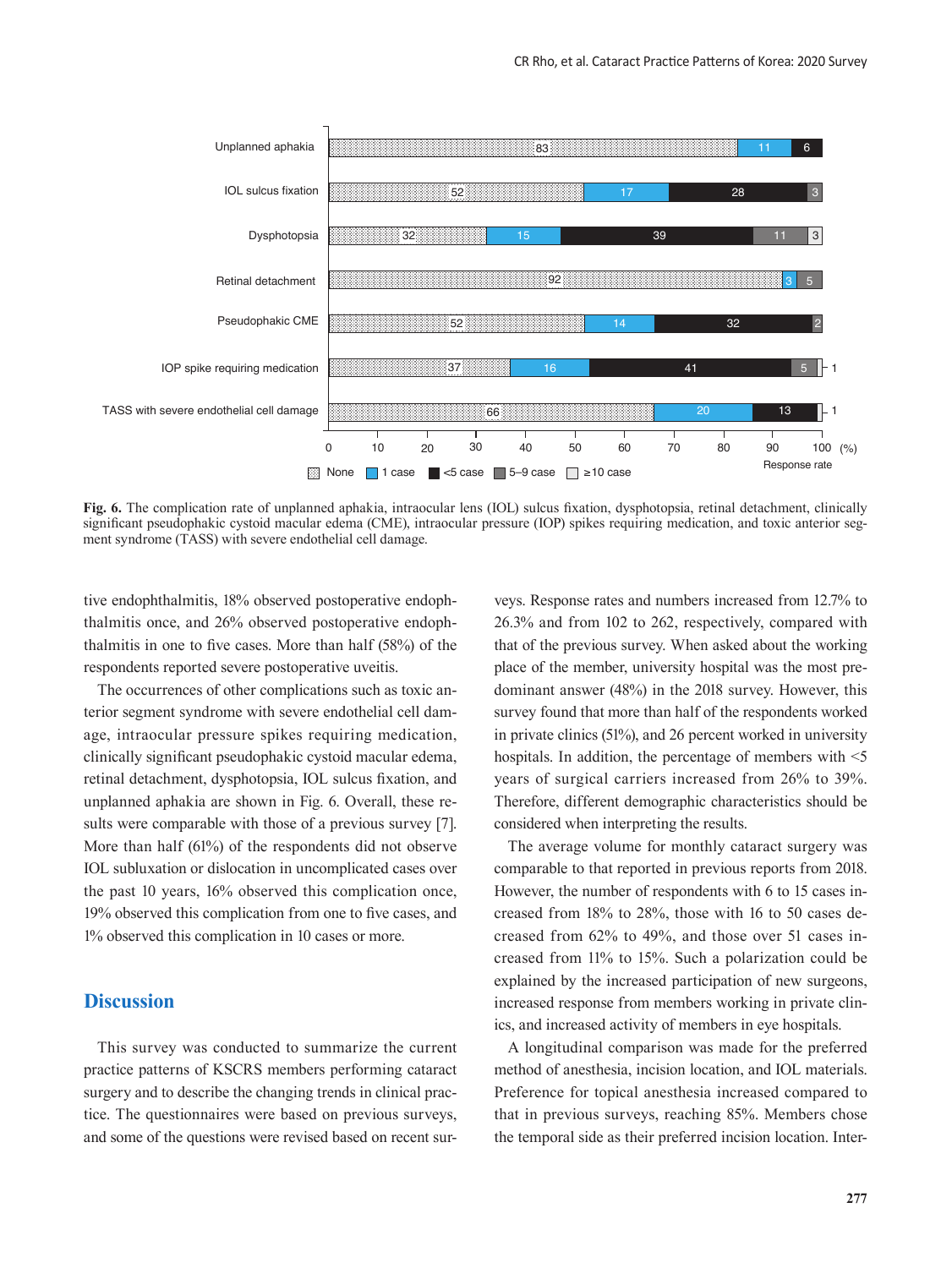estingly, the preference for a steep-axis incision decreased. A steep-axis incision is usually chosen to decrease corneal astigmatism. Increased implantation of the toric IOL might be a possible cause of decreased steep-axis incisions. In 2018, 8% of the respondents implanted toric IOL in  $>10\%$ of their cases. According to a 2020 survey, 25% of the respondents used toric IOLs in  $>10\%$  of the cases. For the IOL material, nearly all respondents (98%) chose acryl material. Specifically, 66% of the respondents chose one-piece hydrophobic acrylic, followed by one-piece hydrophilic acrylic (23%).

FLACS has been included in the survey since 2018. The proportion of surgeons providing FLACS increased significantly from 5% to 29%. This increase was accompanied by an increase in multifocal IOLs. Those who implant multifocal IOLs for >10% of their cases increased from 16% in 2018 to 29% in 2020. One notable change is the preferred multifocal IOL. Ranked the 4th multifocal IOL in the 2018 survey, the PanOptix trifocal IOL was the most preferred multifocal IOL for this survey. A survey from the Canadian Ophthalmological Society reported that respondents performing FLACS decreased in 2017 (11.8%) and increased back to 16.9% in 2018 [6,13]. While KSCRS and the Canadian Ophthalmological Society asked if the surgeon was performing FLACS, the American Society of Cataract and Refractive Surgery investigated the percentage of patients receiving FLACS. The 2018 American Society of Cataract and Refractive Surgery survey showed that 10% of cataract patients consulting US surgeons received FLACS [14].

The results of toric and multifocal IOLs were further divided into subgroups by workplace and analyzed. Interestingly, a different pattern was found among the respondents belonging to eye hospitals. The pie graphs showed that both toric and multifocal IOLs were more frequently implanted in eye hospitals than in private clinics or university hospitals (Fig. 4B, 5B). Also, the mode threshold of corneal astigmatism for choosing a toric IOL was lower in surgeons in eye hospitals (Fig. 4C). These results suggest that surgeons in eye hospitals are more active in correcting astigmatism and presbyopia. We prepared a table for the preferred toric or multifocal IOLs obtained from the respondents' multiple responses. Of note, when interpreting the table, the rate is not the IOL volume implanted in patients, but the response rate from the respondents.

The survey asked about the instruments used for biome-

try. Optical biometry was again the mainstream method for axial length measurements. Optical biometry was adopted by 96% of the respondents and ultrasound biometry by 51% of the respondents. For example, the use of IOL-Master increased from 56% in 2012 to 72% in 2020. Optical biometry has almost replaced conventional ultrasound A-scan biometry and appears to be the primary tool to measure axial length. Optical biometry using partial coherence laser inferometry can measure axial length with an error of only 0.03 mm [15-17].

The results also confirmed that NSAID eye drops were prescribed by 76% of the respondents postoperatively with or without corticosteroids, and the majority (70%) prescribed eye drops for 4 weeks. This practice pattern was comparable to the COS report, which showed that 77.5% of the respondents prescribed NSAIDs and 50.7% prescribed eye drops for 4 weeks [6].

The limitations of this study should be addressed. First, response bias could have affected the results, although there were few open-ended questions. The questionnaire primarily involved multiple-choice questions without the option of keying in responses that were not listed. Second, the results may fall short of representing the true current cataract surgical trends of KSCRS members. Although the response rate was higher than that in the previous survey (12.7% in 2018), more participation is required to reflect a more comprehensive pattern of practice. The demographic table for age and workplace was summarized between survey respondents and the registered KSCRS members (Supplemental Table 1, 2). The response rates were different among workgroups: 20.1% (133 / 638) for the private clinics, 66.7% (39 / 57) for eye hospitals, and 30.2% (68 / 225) for university hospitals.

In summary, this study was intended to reflect the overall description of cataract surgery patterns among KSCRS members. It is noteworthy that both the response rate and the number of respondents increased. The results highlighted the increasing role of premium IOLs, FLACS, optical biometry, and topical anesthesia to better meet the patients' needs. We also found different practice patterns in toric and multifocal IOLs depending on the workplace. Follow-up surveys including FLACS, post-refractive cataract surgery, and premium IOLs are needed to reflect the characteristics of rapidly advancing cataract surgery.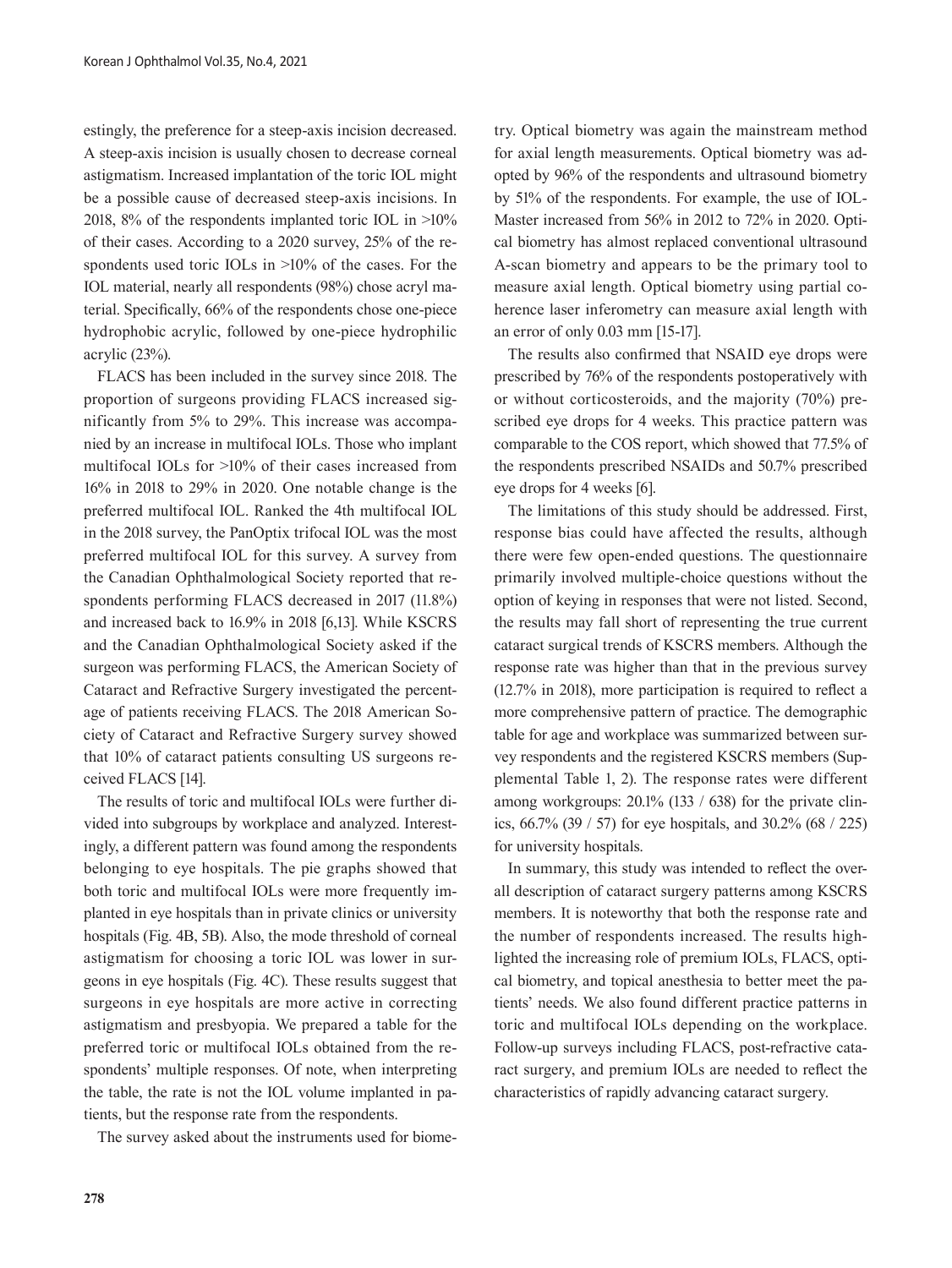## **Conflict of Interest**

No potential conflict of interest relevant to this article was reported.

## **Supplemental Material**

Supplemental Tables are available from: [https://doi.](https://doi.org/10.3341/kjo.2020.0001) [org/10.3341/kjo.2020.0001.](https://doi.org/10.3341/kjo.2020.0001) 

## **References**

- 1. Day AC, Gore DM, Bunce C, Evans JR. Laser-assisted cataract surgery versus standard ultrasound phacoemulsification cataract surgery. *Cochrane Database Syst Rev* 2016;7:CD010735.
- 2. Reddy KP, Kandulla J, Auffarth GU. Effectiveness and safety of femtosecond laser-assisted lens fragmentation and anterior capsulotomy versus the manual technique in cataract surgery. *J Cataract Refract Surg* 2013;39:1297-306.
- 3. Leaming DV. Practice styles and preferences of ASCRS members: 2003 survey. *J Cataract Refract Surg* 2004;30:892- 900.
- 4. Pick ZS, Leaming DV, Elder MJ. The fourth New Zealand cataract and refractive surgery survey: 2007. *Clin Exp Ophthalmol* 2008;36:604-19.
- 5. Oshika T, Amano S, Araie M, et al. Current trends in cataract and refractive surgery in Japan: 1999 survey. *Jpn J Ophthalmol* 2001;45:383-7.
- 6. Ong-Tone L. Practice patterns of Canadian Ophthalmological Society members in cataract surgery: 2018 survey. *Can J Ophthalmol* 2019;54:411-2.
- 7. Chung JK, Lee HK, Kim MK, et al. Cataract surgery practices in the Republic of Korea: a survey of the Korean Soci-

ety of Cataract and Refractive Surgery 2018. Korean *J Ophthalmol* 2019;33:451-7.

- 8. Yoon SC, Jung JW, Sohn HJ, Shyn KH. Cataract and refractive surgery in; a survey of KSCRS members from 1995- 2006. *Korean J Ophthalmol* 2009;23:142-7.
- 9. Wi JM, Moon HS, Kim KH, Shyn KH. 2012 Survey of KSCRS and KOS member: current trends in cataract surgery in Korea. *J Korean Ophthalmol Soc* 2015;56:1181-7.
- 10. Shyn KH, Baek NH, Lee JH, et al. `95 Survey of Korean Society of Cataract and Refractive Surgery members. *J Korean Ophthalmol Soc* 1998;39:892-9.
- 11. Ianchulev T, Litoff D, Ellinger D, et al. Office-based cataract surgery: population health outcomes study of more than 21 000 cases in the United States. *Ophthalmology* 2016;123:723- 8.
- 12. Chen CL, Lin GA, Bardach NS, et al. Preoperative medical testing in Medicare patients undergoing cataract surgery. *N Engl J Med* 2015;372:1530-8.
- 13. Ong-Tone L. Practice patterns of Canadian ophthalmological society members in cataract surgery: 2017 survey. *Can J Ophthalmol* 2018;53:1.
- 14. Braga-Mele R. ASCRS clinical survey 2018 [Internet]. Fairfax: EyeWorld News Service; 2018 [cited 2020 Jan 3]. Available from: [https://supplements.eyeworld.org/eyeworld-sup](https://supplements.eyeworld.org/eyeworld-supplements/december-2018-clinical-survey)[plements/december-2018-clinical-survey.](https://supplements.eyeworld.org/eyeworld-supplements/december-2018-clinical-survey)
- 15. Olsen T. Calculation of intraocular lens power: a review. *Acta Ophthalmol Scand* 2007;85:472-85.
- 16. Olsen T. Improved accuracy of intraocular lens power calculation with the Zeiss IOLMaster. *Acta Ophthalmol Scand* 2007;85:84-7.
- 17. Rajan MS, Bunce C, Tuft S. Interocular axial length difference and age-related cataract. *J Cataract Refract Surg*  2008;34:76-9.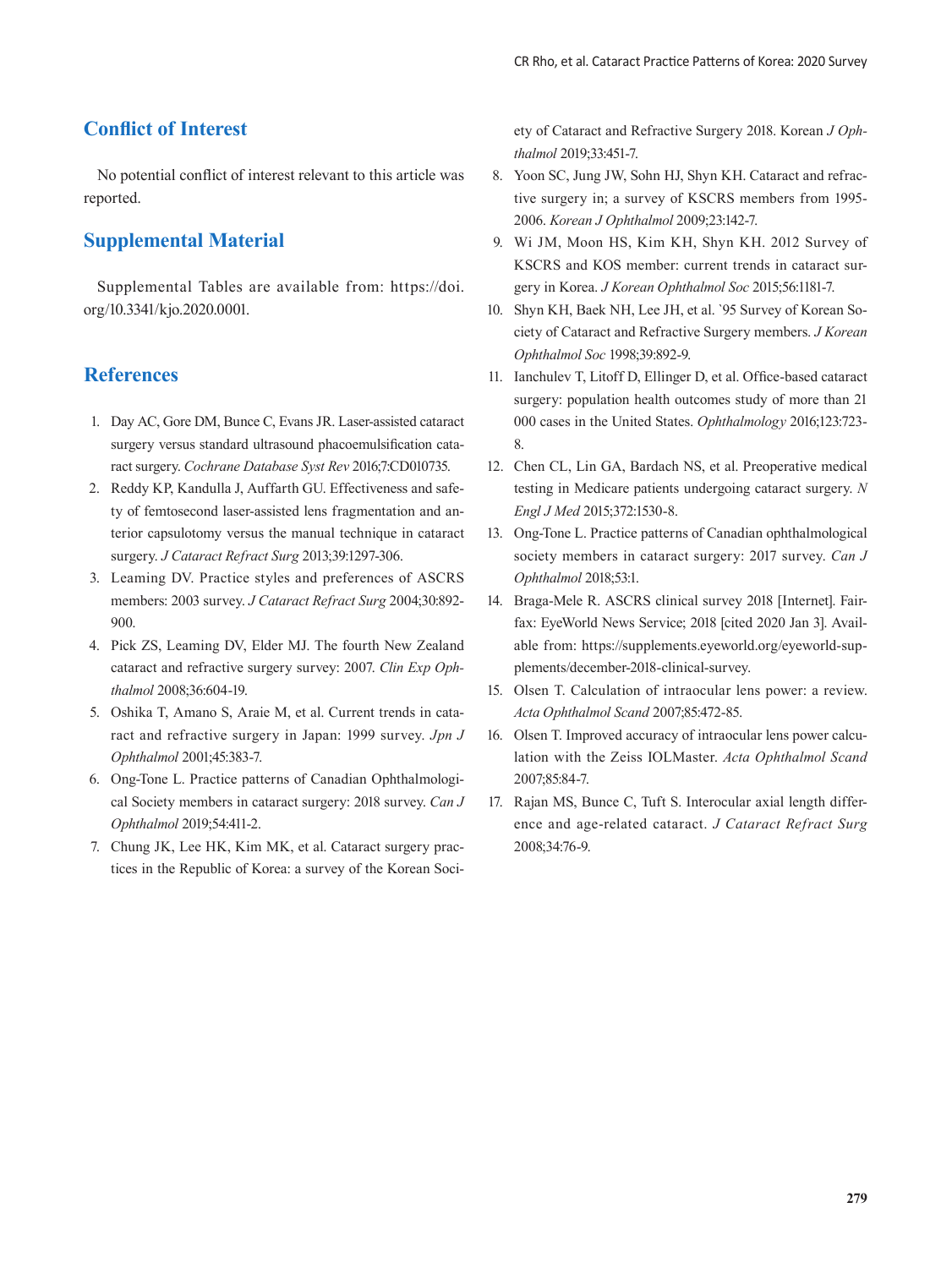|                       |           | Workplace         |                                              |                      |                 |                     |                        |          |       |
|-----------------------|-----------|-------------------|----------------------------------------------|----------------------|-----------------|---------------------|------------------------|----------|-------|
| Survey<br>respondents |           | Private<br>clinic | Public health clinic<br>or military hospital | National<br>hospital | Eye<br>hospital | General<br>hospital | University<br>hospital | Others   | Total |
| Age $(yr)$            | $30 - 39$ | 41                |                                              |                      | 21              | 9                   | 42                     |          | 115   |
|                       | $40 - 49$ | 52                | 0                                            |                      | 15              | 6                   | 20                     |          | 95    |
|                       | $50 - 59$ | 33                | 0                                            |                      |                 | າ                   | 4                      | $\theta$ | 42    |
|                       | $\geq 60$ |                   | 0                                            |                      |                 | 0                   |                        |          | 10    |
| Total                 |           | 133               |                                              | 4                    | 39              |                     | 68                     | 0        | 262   |

## **Supplemental Table 1.** Demographics of survey respondents by age and workplace